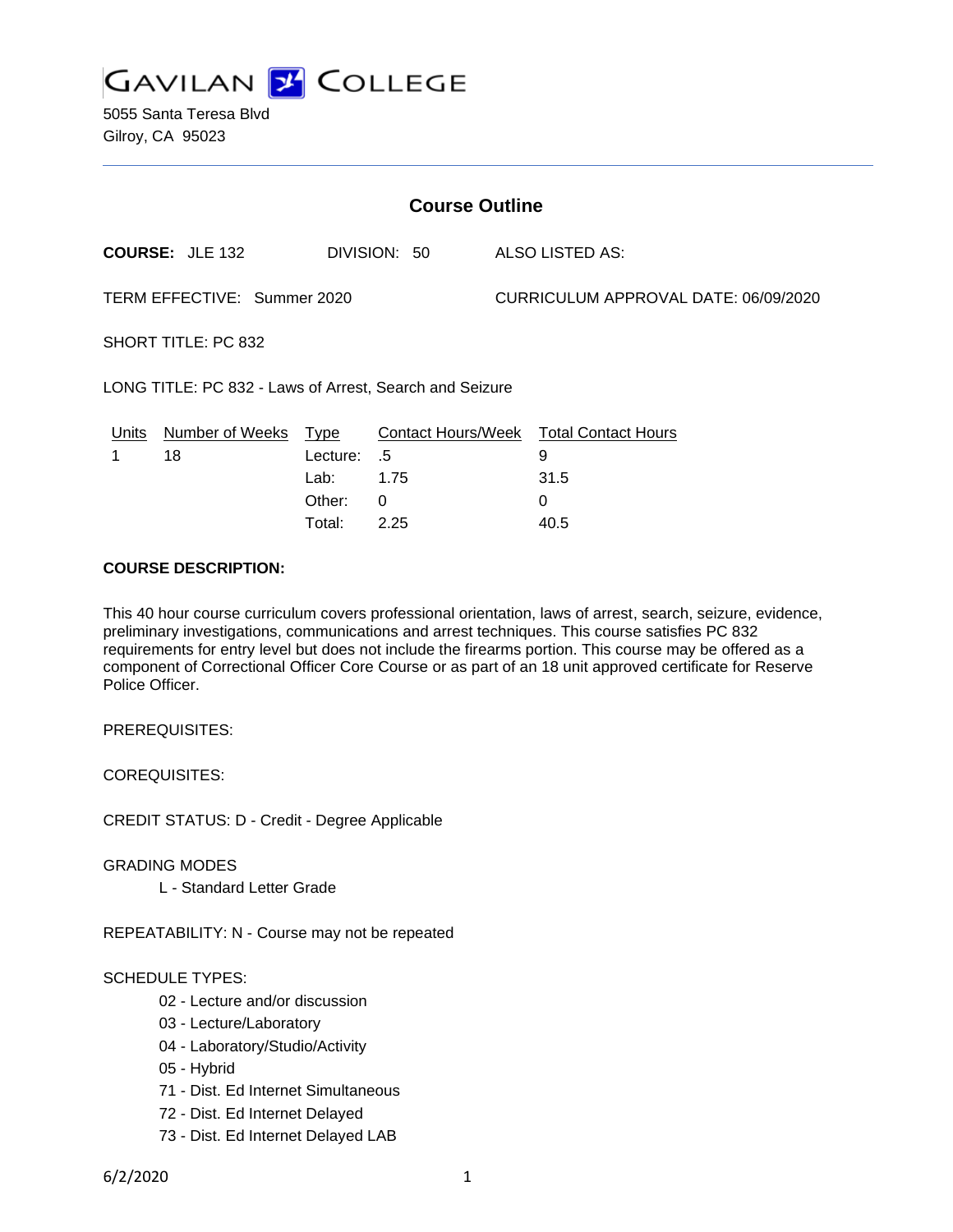# **STUDENT LEARNING OUTCOMES:**

By the end of this course, a student should:

1. Describe the law enforcement profession, ethics and professionalism. What constitutes unethical behavior, the Administration of Justice components, the California Court system and discretionary decision making.

2. Define Criminal Law, the elements of a crime, types of intent, parties to a crime, criminal defenses, probable cause, obstruction of justice, Constitutional Rights Law, Laws of Arrest, and Use of Force.

3. Demonstrate interrogation techniques, the Miranda Rights and Waiver, preliminary investigation techniques, crime scene preservation, identification, collection and marking of evidence, preservation of evidence, and chain of custody.

### **CONTENT, STUDENT PERFORMANCE OBJECTIVES, OUT-OF-CLASS ASSIGNMENTS**

Curriculum Approval Date: 06/09/2020

- I. Leadership, Professionalism and Ethics (2 hours)
- A. Law Enforcement Profession
- 1. Expectations of a peace officer
- B. Ethics
- 1. Unethical Behavior
- 2. Ethical decision making
- II. Criminal Justice System (2 hours)
- A. List the primary federal, state, and local law enforcement agencies within the criminal justice system
- 1. California Court System
- 2. Parole Probation
- III. Policing in the Community (3 hours)
- A. Components of community policing
- 1. Problem solving
- 2. Internal and external resources
- B. Policing models
- C. Identify peace officer responsibilities in the community
- 1. Maintaining order
- 2. Enforcing the law and preventing crime
- 3. Delivering service and educating the community
- D. Communication
- E. Identify the steps of the SARA Model
- 1. Scanning Identifying the problem(s)
- 2. Analysis Collecting and examining information
- 3. Response Developing and implementing solutions based on analysis
- 4. Assessment Evaluating the effectiveness of the strategy selected
- IV. Introduction to Criminal Law (2 hours)
- A. Identify the relationship among:
- 1. Constitutional law
- 2. Statutory law
- 3. Case law
- B. Identify the basic elements common to all crimes
- 1. Commission of a prohibited act, or an omission of a required act
- 2. Presence of a designated state of mind (intent)

6/2/2020 2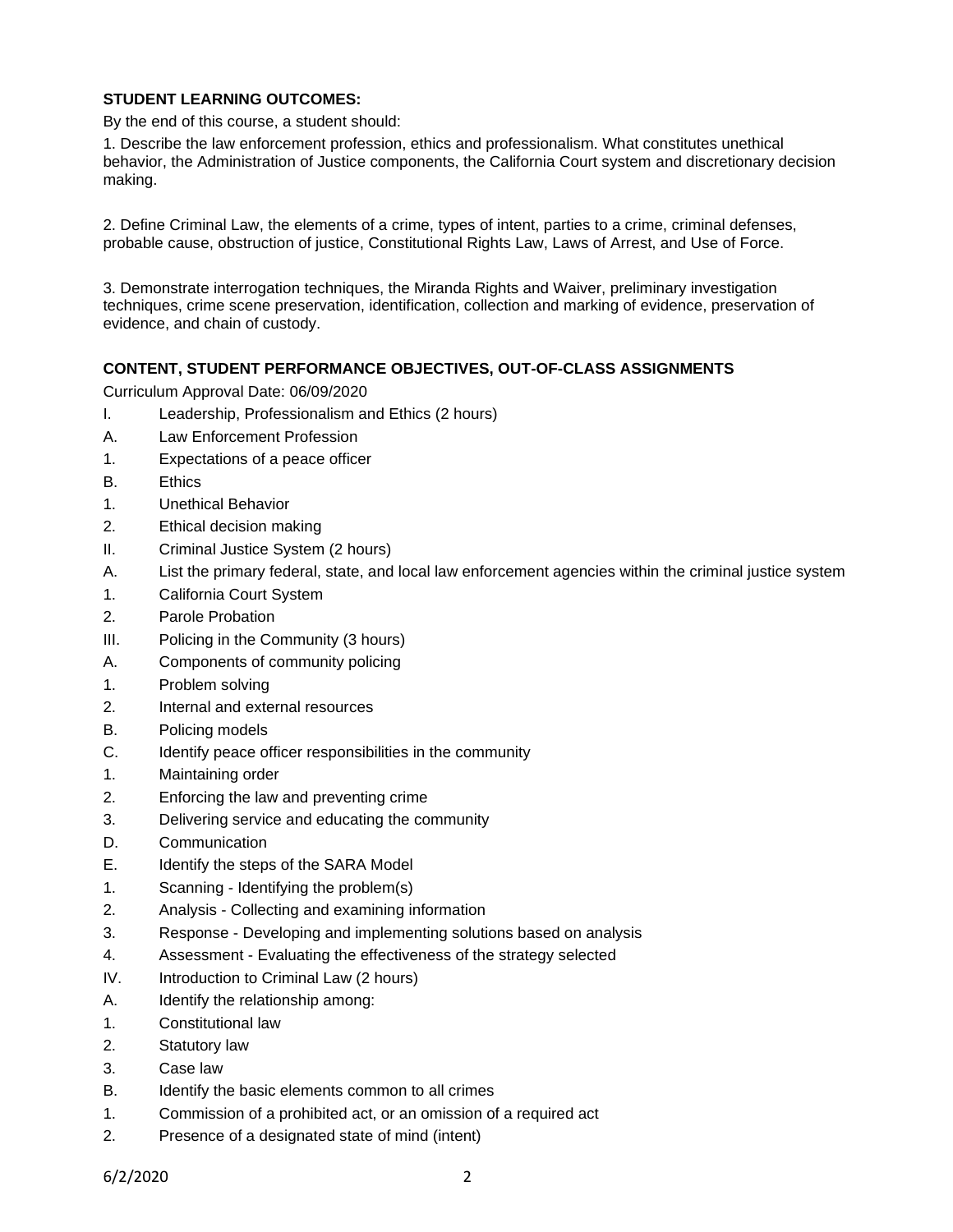- C. Identify three classes of crime:
- 1. Felony
- 2. Misdemeanor
- 3. Infraction

Lab content:

- V. Laws of Arrest (2 hours)
- A. U.S. Constitution
- 1. Protections and rights
- B. Recognize appropriate conduct during a consensual encounter
- 1. Requesting information
- 2. Interviewing witnesses at the scene of a crime or accident
- 3. Conversing casually
- 4. Disseminating information
- C. Temporary detention
- 1. Reasonable suspicion
- D. Warrantless searches and seizures
- E. Statutory rules of arrest
- 1. Probable cause to arrest
- 2. Evidence
- F. Identify the purpose of the Miranda warning
- 1. Protect person's Fifth Amendment right from being a witness against himself.
- G. Recognize when Miranda warnings must be given
- 1. Custody or its functional equivalent
- 2. Interrogation
- H. Interviews and interrogations
- 1. Purpose of an interrogation
- 2. Admission and confession
- 3. Mechanics of the interview process
- VI. Search and Seizure (4 hours)
- A. Constitutional protections
- 1. Expectation of privacy
- 2. Probable cause
- 3. Exclusionary rule and how it applies
- B. Requirements for obtaining and executing a search warrant
- 1. Limitation
- C. Types of warrantless searches
- 1. Cursory/frisk/pat searches
- 2. Consent searches
- 3. Searches pursuant to exigent circumstances
- 4. Searches incident to arrest
- 5. Probation/parole searches
- D. Vehicle Searches
- VII. Presentation of Evidence (1 hour)
- A. Identify four types of evidence:
- 1. Testimonial
- 2. Real
- 3. Demonstrative
- 4. Circumstantial

6/2/2020 3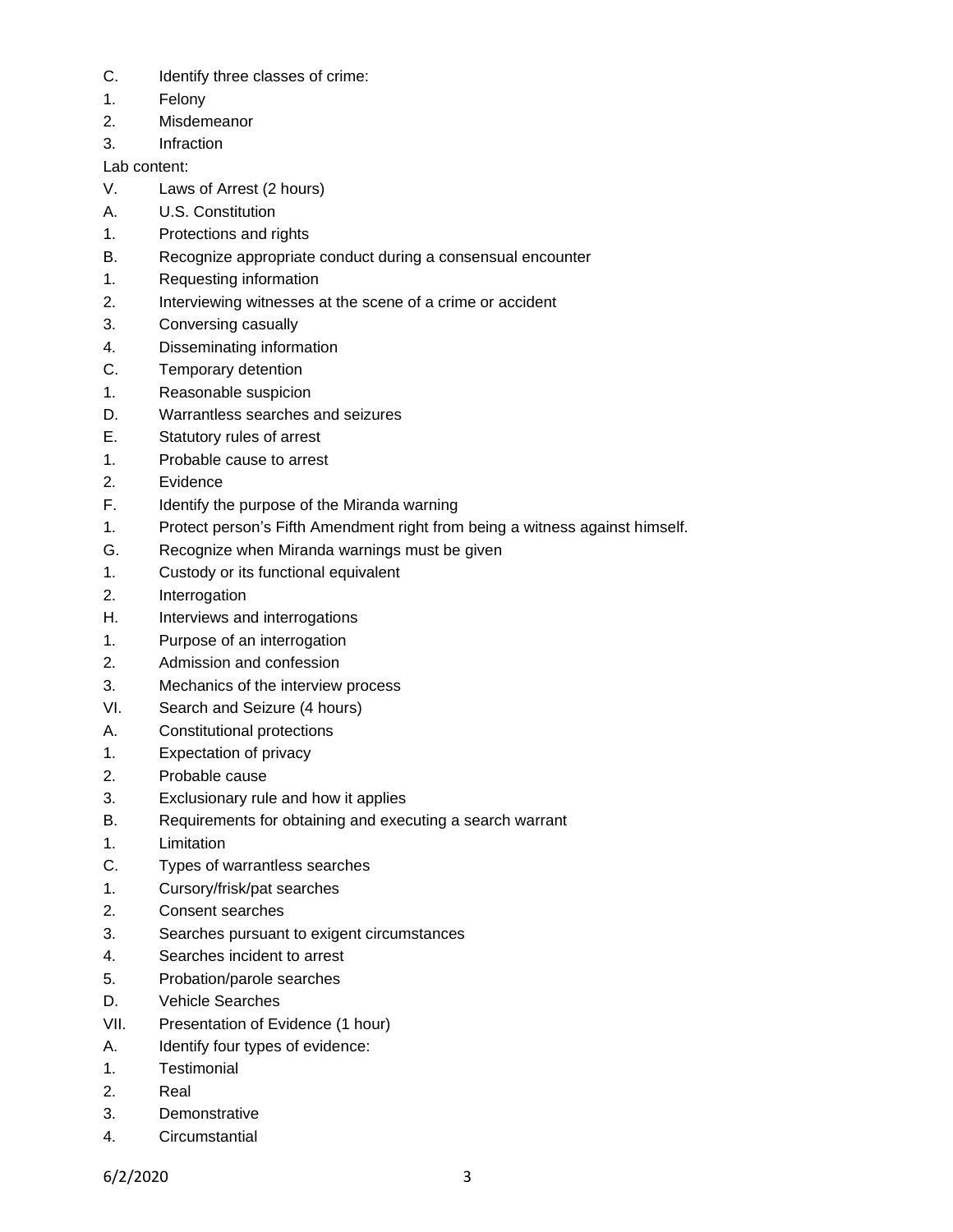- B. Recognize relevance as it pertains to the admissibility of evidence
- VIII. Investigative Reporting (2 hours)
- A. Explain the legal basis for requiring investigative reports
- 1. State and federal statutes mandate law enforcement agencies report certain events and incidents
- B. The importance of taking notes in preparation for writing reports
- 1. An officer's field notes are the primary source the officer will use when writing the investigative

report.

- C. Identify the fundamental content elements in investigative reports, including:
- 1. Initial information
- 2. Identification of the crime
- 3. Identification of involved parties
- 4. Victim/witness statements
- 5. Crime scene specifics
- 6. Property information
- 7. Officer actions
- IX. Use of Force (8 hours)
- A. Discuss reasonable force as stated by law
- 1. How much and what kind of force a peace officer may use in a given circumstance
- B. Identify the circumstances set forth in the California Penal Code when a peace officer has the authority use force
- 1. Reasonable cause to believe the person committed a public offense
- 2. Prevent escape
- 3. Overcome resistance
- C. Identify that the objective of using force is to overcome resistance to gain control of an individual and the situation
- 1. Use the type of force that is reasonable under the circumstances
- 2. Use only the amount of force reasonable
- 3. Use only the amount of force permitted by the agency policy
- D. Identify the legal standard for the use of deadly force
- 1. Protect oneself, or others
- 2. Objective and reasonable belief that his life, or the life of another, is in imminent danger of death or serious physical injury
- 3. Based upon the totality of the facts known to the officer at the time
- E. Discuss factors that can affect a peace officer's response when threatened with danger, to include:
- 1. Fear
- 2. Anger
- 3. Indecision and hesitation
- X. Crime Scenes, Evidence and Forensics (3 hours)
- A. Identify the goal of a criminal investigation
- 1. Establish existence of criminal violation
- 2. Identify and arrest the suspect
- 3. Gather and present evidence in a court of law
- B. Chain of custody record
- 1. Report number
- 2. Who initially found the item
- 3. Where and when the item was found
- 4. A description of the item
- 5. Who recovered, packaged, and labeled the item
- 6. Who transported the item

6/2/2020 4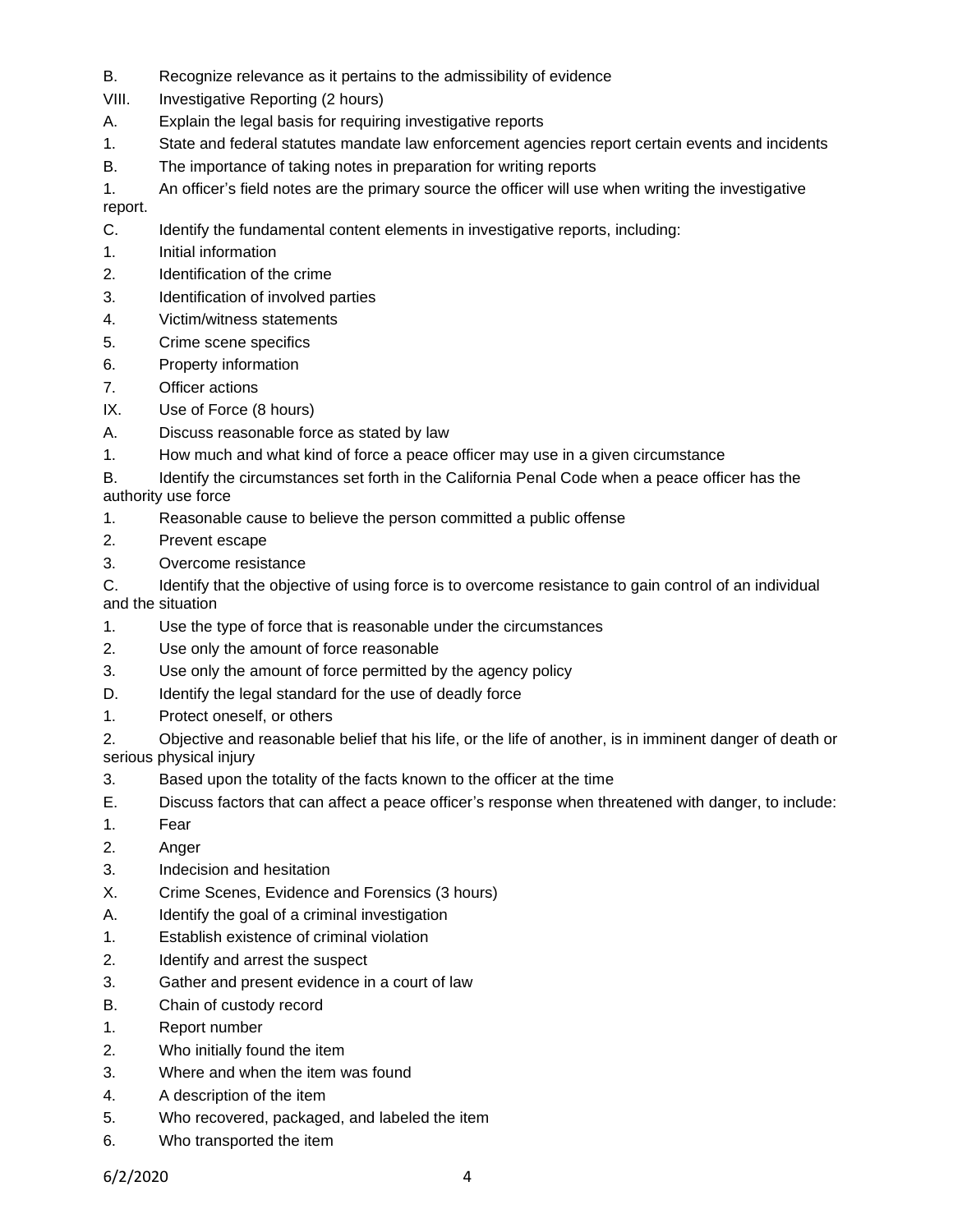- 7. Where it was submitted
- 8. Where, how, and when the item was secured
- XI. Arrest Methods/Defensive Tactics (8 hours)
- A. Demonstrate principles of defensive tactics, to include:
- 1. Awareness
- 2. Balance
- 3. Control
- B. Describe parts of an officer's body that are most vulnerable to serious injury
- 1. Face / throat / head / neck
- 2. Heart / kidneys / spine / groin
- 3. Joints

C. Describe parts of an officer's body that may be used as personal weapons for self-defense or to overcome resistance by a

subject

- 1. Head
- 2. Hands
- 3. Arms
- 4. Legs
- 5. Feet
- D. Factors to consider when approaching a subject and conducting a plain view search
- 1. Subject's clothing
- 2. Subject's hands
- 3. Proximity of subject to weapons
- 4. Additional subjects
- E. Demonstrate an approach to safely and effectively conduct a person search
- 1. Awareness
- 2. Balance
- 3. Control
- 4. Systematic approach for all person search
- F. Discuss a peace officer's justification to use controlling force on a subject
- 1. Subject's display of aggressive or assaultive behavior
- 2. Physical size of subject
- 3. Need for immediate control
- 4. Restraints
- XII. Crimes Against the Justice System (1 hour)
- A. Recognize the crime elements required to arrest for:
- 1. Resisting, delaying or obstructing a public officer, peace officer, or emergency medical technician
- B. Recognize the crime classification as a misdemeanor or felony
- C. Recognize the crime elements required to arrest for:
- 1. Providing a false identity to a peace officer
- 2. Falsely reporting a criminal offense
- XIII. Cultural Diversity/Discrimination (2 hours)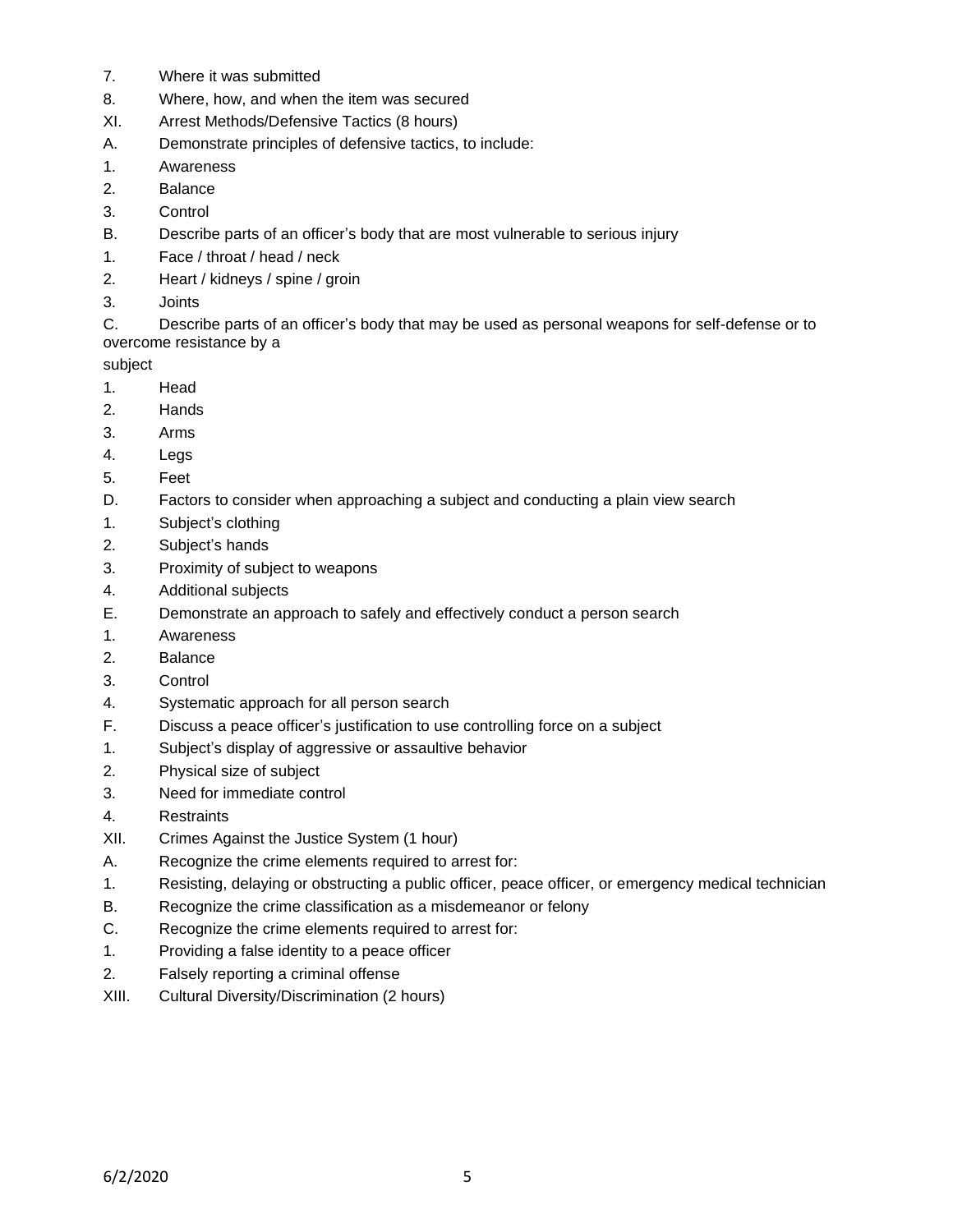A. Describe personal, professional, and organizational benefits of valuing diversity within the community and law enforcement organizations

- 1. Enhanced officer safety
- 2. Increased personal and ethical satisfaction
- B. Define the term discrimination
- 1. Action or behavior
- 2. Prompted or based on prejudiced thought

### **METHODS OF INSTRUCTION:**

Lecture, discussion and demonstration

### **OUT OF CLASS ASSIGNMENTS:**

Required Outside Hours: 18 Assignment Description: Investigative report writing assignment from in class scenario.

Reading assignments

#### **METHODS OF EVALUATION:**

Writing assignments

Percent of total grade: 30.00 %

Students will write an use of force report using POST standards. Report will be graded by POST instructor. Students will write an use of investigative report using POST standards. Report will be graded by POST instructor.

Problem-solving assignments

Percent of total grade: 30.00 %

Students will demonstrate a preliminary investigation including collection and preservation of evidence during class exercise. The exercise will be evaluated by the instructor using POST standards. Use of force scenarios to be evaluated by POST instructor using POST standards.

Objective examinations

Percent of total grade: 40.00 % POST Written Exam

#### **REPRESENTATIVE TEXTBOOKS:**

California Peace Officers Standards and Training . Required: POST. PC 832 POST Learning Domain. POST, 2019. California : POST ,2019.

This is required by POST to use as text and manual

Reading Level of Text, Grade: 12